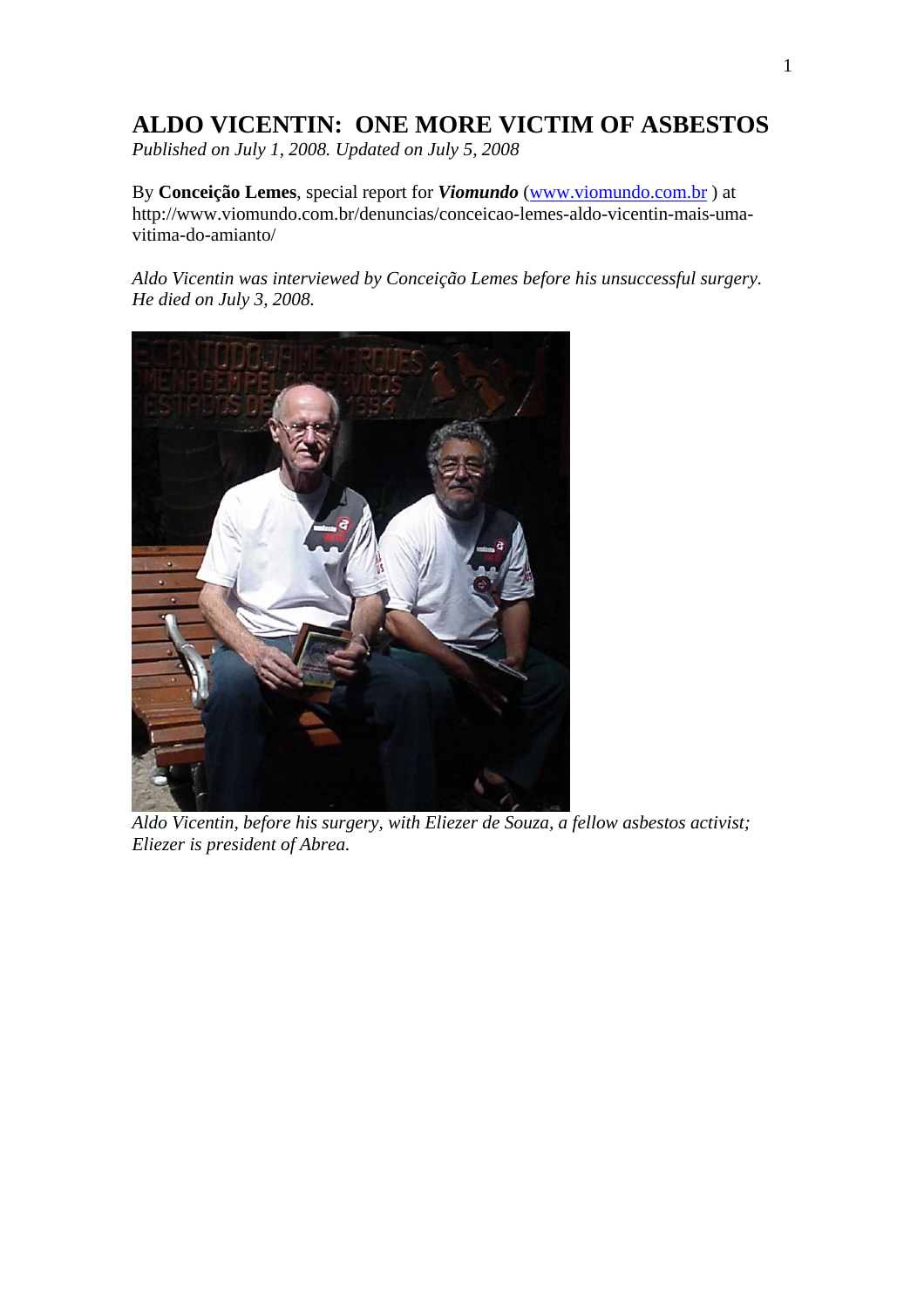

*Aldo, in the intensive care unit of the Heart Institute after the surgery. July, 3rd, he died at 9:30 a.m.* 

The International Labour Organization – ILO, a UN specialized agency – warns: worldwide, asbestos kills 100,000 workers per year. In Brazil, according to the Ministry of Labour and Employment (*Ministério do Trabalho e Emprego* – MTE), 1 million people may be directly exposed to the assassin fiber – or devil's fiber, as the mineral is known. It is carcinogenic. It is banned in 49 countries, including Argentina, Chile, Uruguay and the European Union. Here, it is forbidden in the states of Rio de Janeiro, Rio Grande do Sul, Pernambuco and, most recently, São Paulo. On June 4<sup>th</sup>, the Federal Supreme Court (*Supremo Tribunal Federal –* STF) ruled by 7 votes to 3 that the bill 12.684, which bars the use of asbestos in that state, is constitutional. In other words, the use of asbestos is forbidden in the state of São Paulo.

Aldo Vicentin, a 66-year-old, was the Secretary-General of the Brazilian Association of People Exposed to Asbestos (*Associação Brasileira dos Expostos ao Amianto* -- Abrea), was not in a condition to commemorate the asbestos ban victory. While the legality of the law was being decided by the STF, he had been hospitalized in the São Paulo Heart Institute (*Instituto do Coração* -- Incor) in a fight for his life. He was trying to get rid of all traces of mesothelioma -- a malignant cancer of the pleura, the membrane which surrounds the lung. It is an extremely aggressive tumor caused by occupational or environmental exposure to asbestos; there are few treatment options and no cures for mesothelioma. Almost all the people diagnosed with mesothelioma die within a year or two. Aldo is married to Gizelia, and he has two daughters and a grandson.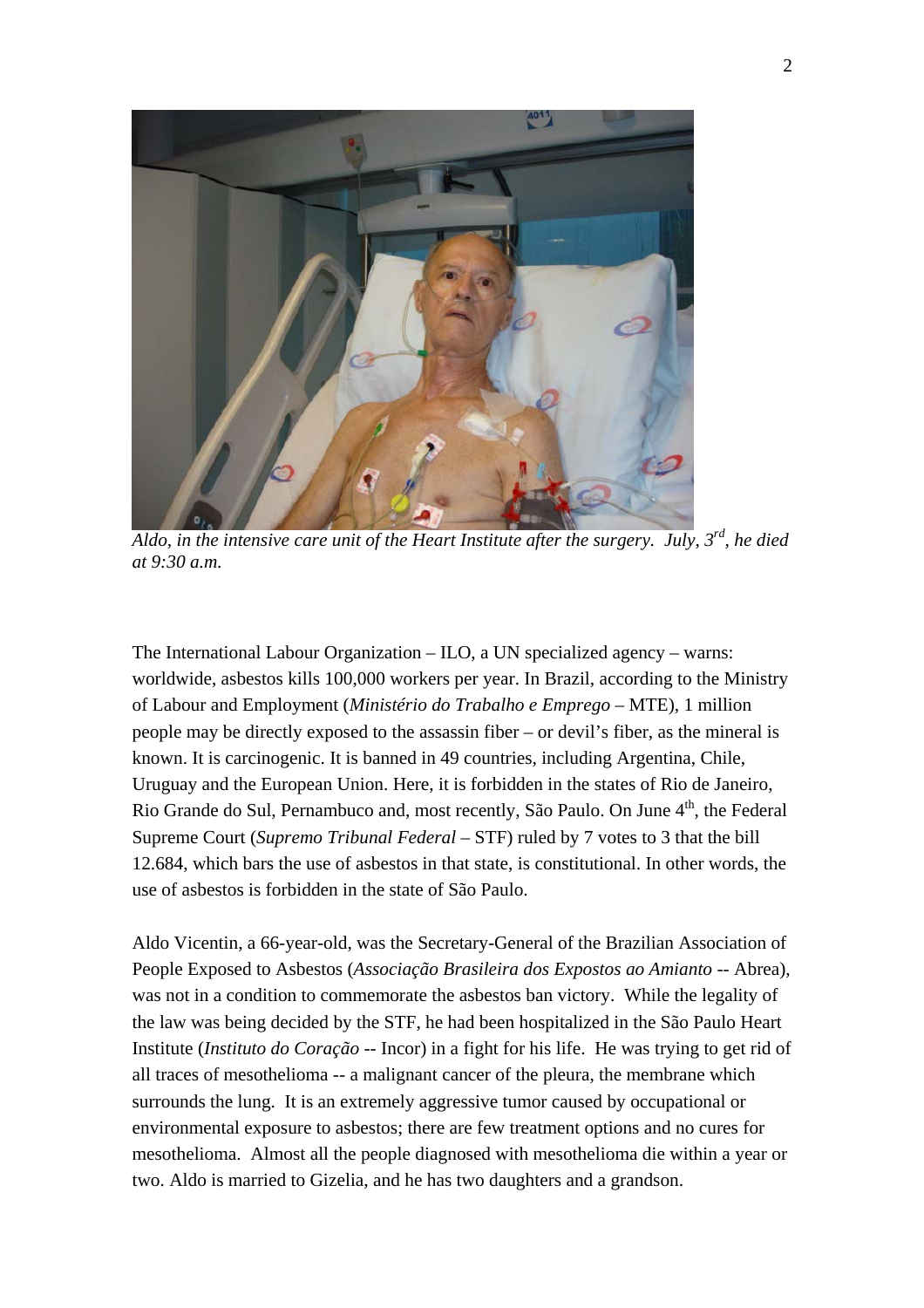"From 1964 top 1968 I worked at Eternit's raw materials warehouse in Osasco. I helped load pipes, water tanks, and roof tiles onto the trucks," he recalled to this reporter before the surgery. "I was 22 years old, and I didn't know anything about asbestos. I just found out in 1994/1995, when I applied for retirement, that I had been working under unhealthy, dangerous conditions."

Aldo had already lost count of the number of friends whom asbestos had taken away. "Now I'm the one with this liability," he says indignantly, referring to the tumor which showed up 44 years later. "It happened all of a sudden. I began to feel tired, unable to walk up a little ramp....In the X-ray from a year and half ago there was nothing wrong. Then three months ago they did an X-ray which showed that my left lung had been totally taken over by the cancer." Dona Gizelia has been totally devastated: "The mesothelioma is a hurricane; it destroys everything in its path."

"At first, we didn't know that asbestos was harmful, and then we had a few cases of respiratory dysfunction in the Osasco asbestos-cement factory, which has now been shut down. At that time we used mainly amphibole asbestos," says Élio Martins, president of the Grupo Eternit, the largest company in the asbestos field in Brazil. "Around 1980 we started working exclusively with chrysotile asbestos. We made very heavy investments in protective measures and we eliminated all the risks to workers. Since that time, no workers have gotten sick in either our factories or our mine."

The company that owns the asbestos mine is called SAMA, located in Minaçu, in the state of Goiás. Currently, it is the only active asbestos mine in Brazil and it produces chrysotile asbestos, a member of the serpentine family of fibers. Blue and brown asbestos are amphiboles; they have been banned throughout the entire world as these fibers are more aggressive than chrysotile,

"But there are not just a few cases, but actually thousands of people with serious lung diseases, among them mesothelioma," affirms Fernanda Giannasi, a safety engineer and an inspector with the Ministry of Labor and Employment (MTE), in São Paulo. "How is it possible to guarantee that starting in 1980 nobody got sick? That's just bogus futurology. We work with the science of epidemiology, and the studies demonstrate that asbestos-related diseases take 20, 30, or 40 years to develop. Aldo's mesothelioma took 44 years!"

"On top of that, there's a huge under-notification; there are people dying from mesothelioma without knowing it," reveals the pulmonologist Hermano Albuquerque de Castro, a professor at the National School of Public Health (*Escola Nacional de Saúde Pública*) and coordinator of the Center for Studies on Workers Health and Human Ecology (*Centro de Estudos da Saúde do Trabalhador e Ecologia Humana*) of the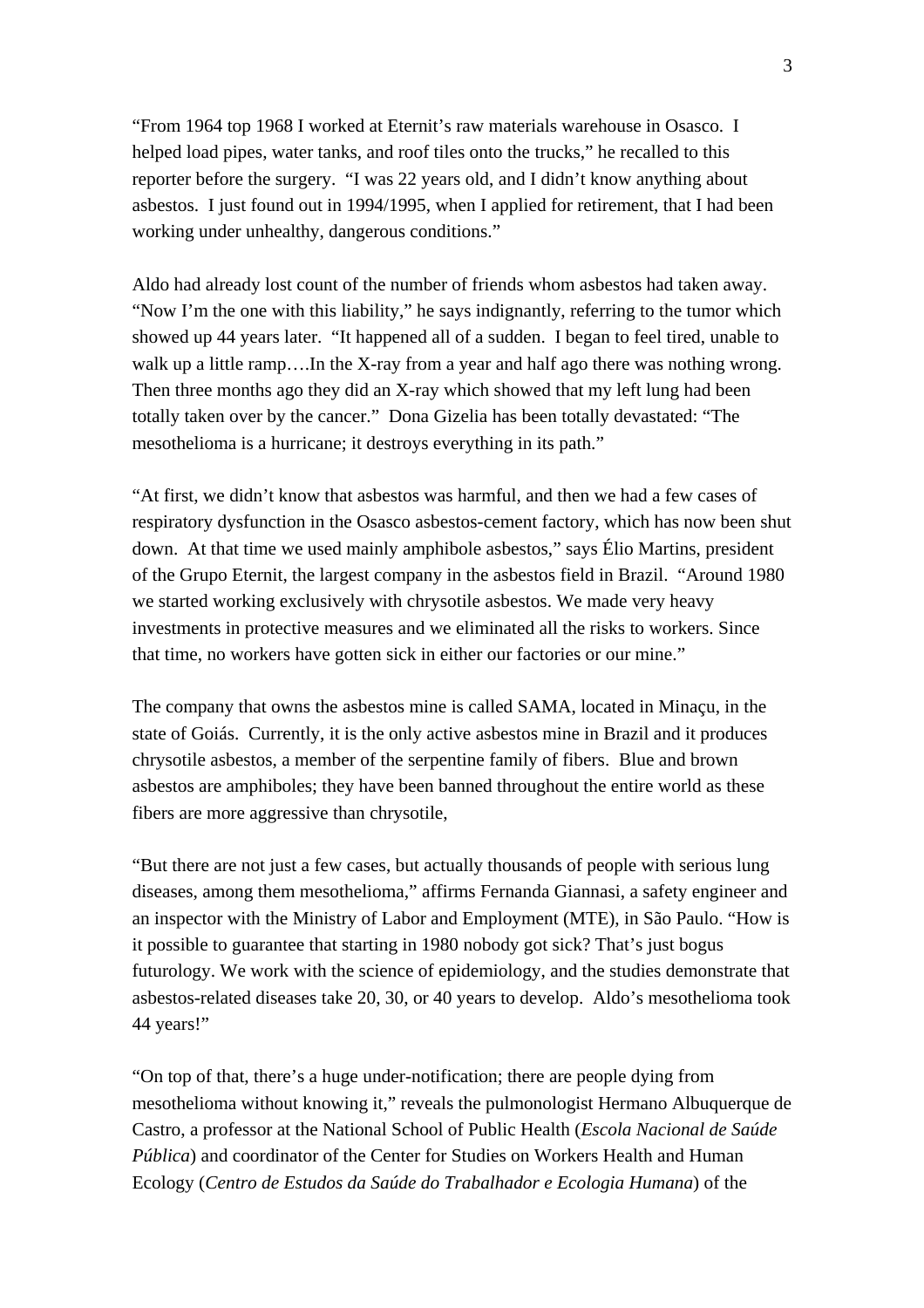Oswaldo Cruz Foundation (Fiocruz), in Rio de Janeiro. There's lack of access to health services and under preparedness from doctors to diagnose it adequately. In the 1990s, mesothelioma provoked, on average, 100 deaths per year; in the decade of 2000, around 200. "The tendency is that the number of cases and casualties will grow," he emphasizes.

Adilson Santana, an employee of SAMA for the past 22 years, director of the Minaçu Miners Union (*Sindicato dos Mineiros de Minaçu*) and vice-president of the National Commission of Asbestos Workers (*Comissão Nacional dos Trabalhadores do Amianto* – CNTA),disagrees: "Unlike the 1980ss, today there is no risk to the mine's workers nor to those in factories. It is totally safe to work with chrysotile."

"What the vice-president of CNTA says is far from true," declares Eliezer João de Souza, 67, who is president of Abrea. Souza worked for Eternit at its Osasco factory in São Paulo from 1967 to 1981 and knows that chrysotile is also carcinogenic. In 2007, when he was in Minaçu to organize the local anti-asbestos movement, he saw two people die from exposure to asbestos. He also found out that there were a number of cancer cases among people who had started working with asbestos after the 1980s. In the town of Minaçu, the population at large has no idea of the dangers of asbestos. In addition, the CNTA, even though it's a labor organization, works for the asbestos industry rather in the interest of the worker.

"Whoever works with asbestos has a rope around his neck," declares Eliezer. "The death certificate is ready. It is just a matter of time until the assassination." In 2000, he had to have some nodules extracted from his lung. Now it is suspected that he has asbestosis, also known in Brazil as "stone lungs". The disease causes the "hardening" of the lungs, leading little by little to the progressive loss of respiratory capacity; it can lead to death – the so-called slow death.

### **FROM "MAGIC MINERAL" TO "KILLER FIBER"**

Asbestos is the commercial name adopted for a group of minerals basically made up of magnesium silicate, a rock that is present in nature. Depending on the region it is rather easily accessible, once the topsoil is stripped off. If not disturbed where it is found in the earth, it causes no harm to human health. For the most part, undisturbed asbestos fibers erode gradually, due to the action of wind and rain, and are too large to be deeply inhaled. Most are trapped and filtered out by people's nose hairs and do not manage to end up deep in the respiratory system.

The problem with asbestos begins when it is mined. The asbestos ore is ground up; five percent is transformed into fine threads which resemble human hair. Those are the long fibers which have a high commercial value. They come to constitute a very fine dust,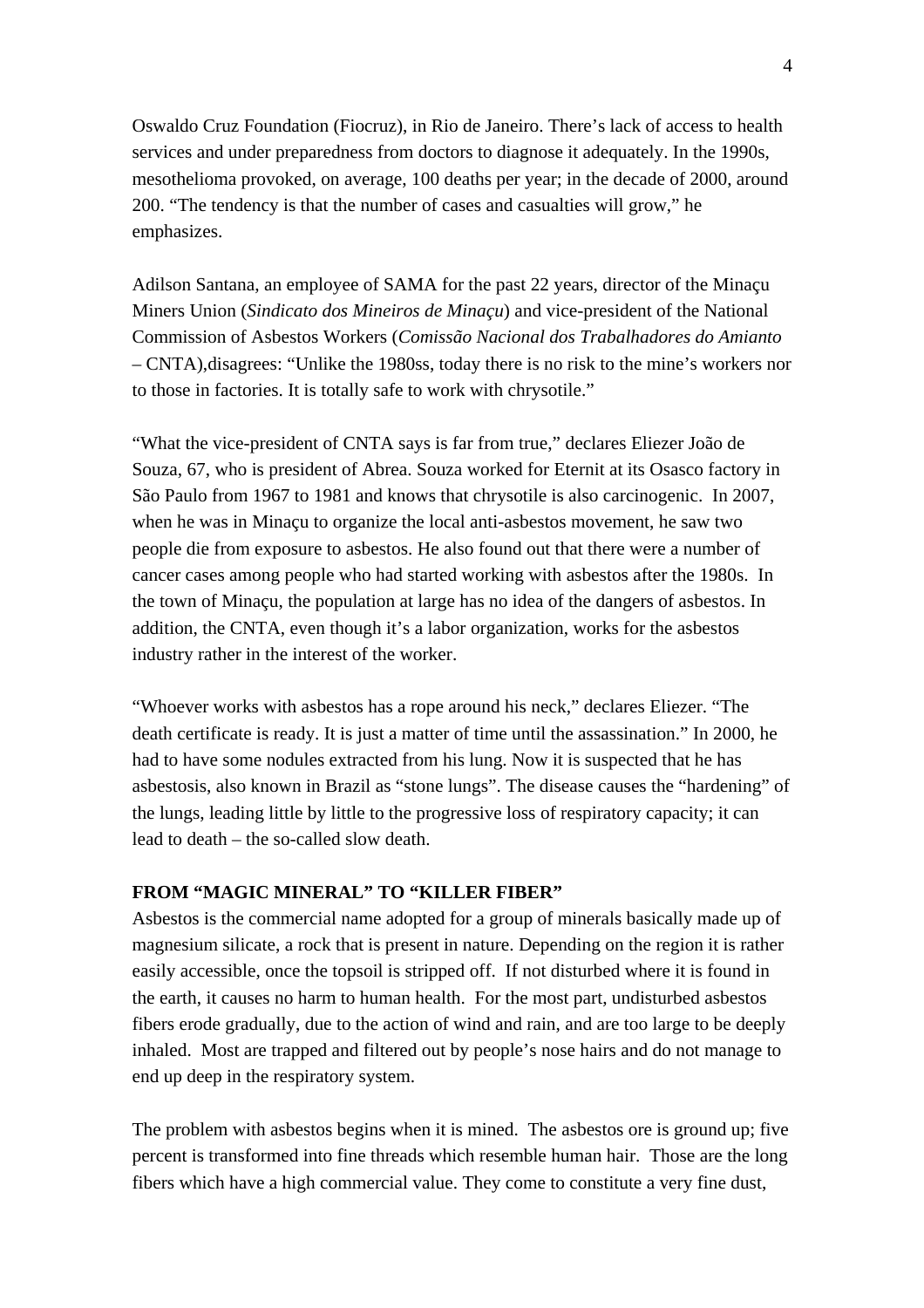whose smallest fibers are invisible to the naked eye, and can be seen only through a microscope.

Asbestos is a cheap, durable product which cannot be destroyed by fire and which can be woven into thread and textiles -- the perfect "magic mineral," until its lethal properties became more widely known. Countless products utilize asbestos. When kneaded like a cake mix with wet cement, for example, it can be easily formed into a variety of products, such as roof tiles and shingles, acoustic panels, floor tiles, wall coverings, room dividers, water tanks, and water pipes. When the asbestos fibers are chemically bound with certain artificial resins, they are used to produce brake shoes and clutches, and other friction products.

It's no accident that asbestos is found everywhere people live: from the São Marcos Indian reservation in Roraima (Northern part of the country in the board with Venezuela) to the backstage of the São Pedro Opera House in São Paulo. And whether you're at home, in school, at work, in the park, in a car or a bus it is almost certain that you are not far from some asbestos product.



*São Marcos Indian reservation in Roraima*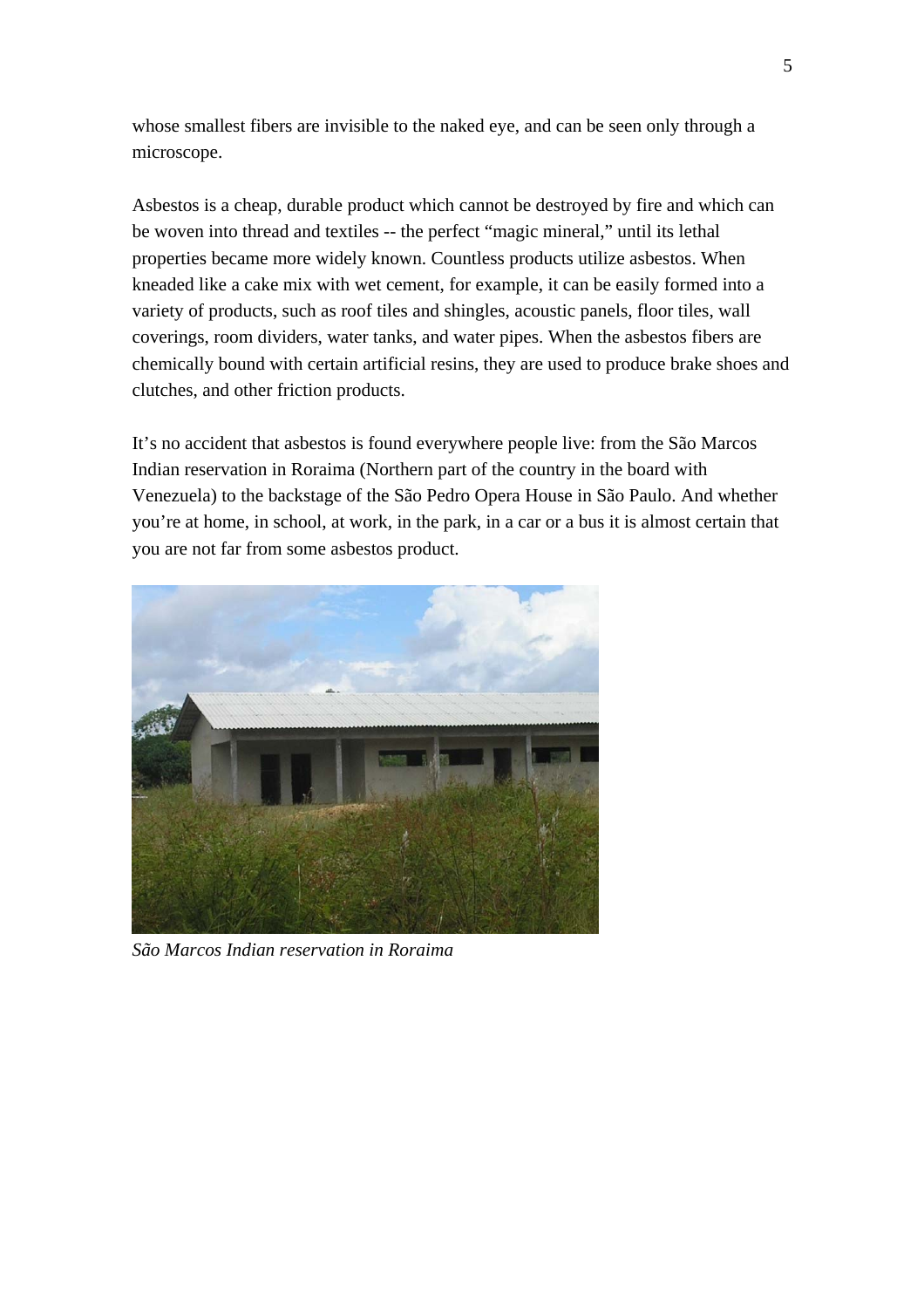

*São Marcos Indian reservation in Roraima* 



*São Pedro Opera House*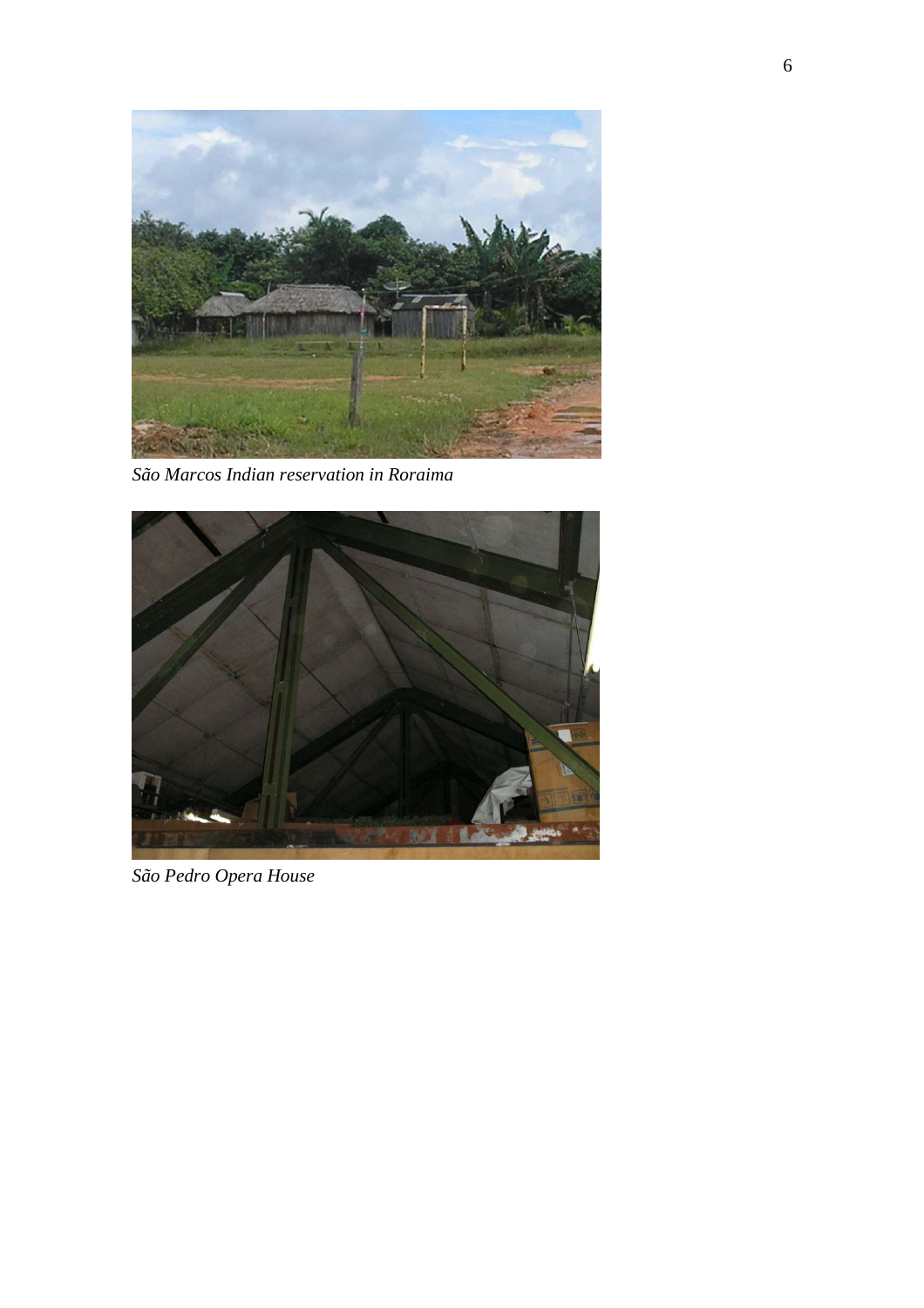

*São Pedro Opera House* 

"Since 1906, we have known that asbestos is dangerous to people's health," warns Fernanda Giannasi. At that time, research in England proved that workers who handled asbestos suffered from "clogging up" of their lungs, which triggered a progressive and incapacitating diminution of respiratory capacity.

During the 1940s studies began to raise the possibility that asbestos might be a cancercausing agent. By the 1950s, the link between asbestos exposure and cancer was totally proved. A fatal illness called mesothelioma was also shown to be linked to asbestos. Later studies reinforced these earlier conclusions. By the 1980s, we were already familiar with practically all the diseases which are caused by exposure to asbestos, and which were the most seriously affected population groups. The International Agency for Research on Cancer (IARC) identified asbestos as a proven human carcinogen. The IARC, headquartered in Lyons, France, is affiliated with the World Health Organization (WHO). From that time on, asbestos began to be known as the "killer fiber" or "the devil's fiber".

# **THE VARIOUS ILLNESSES CAUSED BY ASBESTOS**

Asbestos is associated with several health related problems.

"In the short term, of one or two years, it can unleash diseases that reduce the breathing capacity," informs the pulmonologist Hermano de Castro. "This happens due to an inflammatory process."

The lung is similar to a large "sponge" connected to "pipes" which transport air to its interior. The trachea and the bronchi are the "pipes". The "sponge", or pulmonary parenchyma, are the millions of alveoli: little "bags" where inhaled oxygen, essential to life, is exchanged for carbon dioxide, "garbage" produced by the body. "The 'sponge'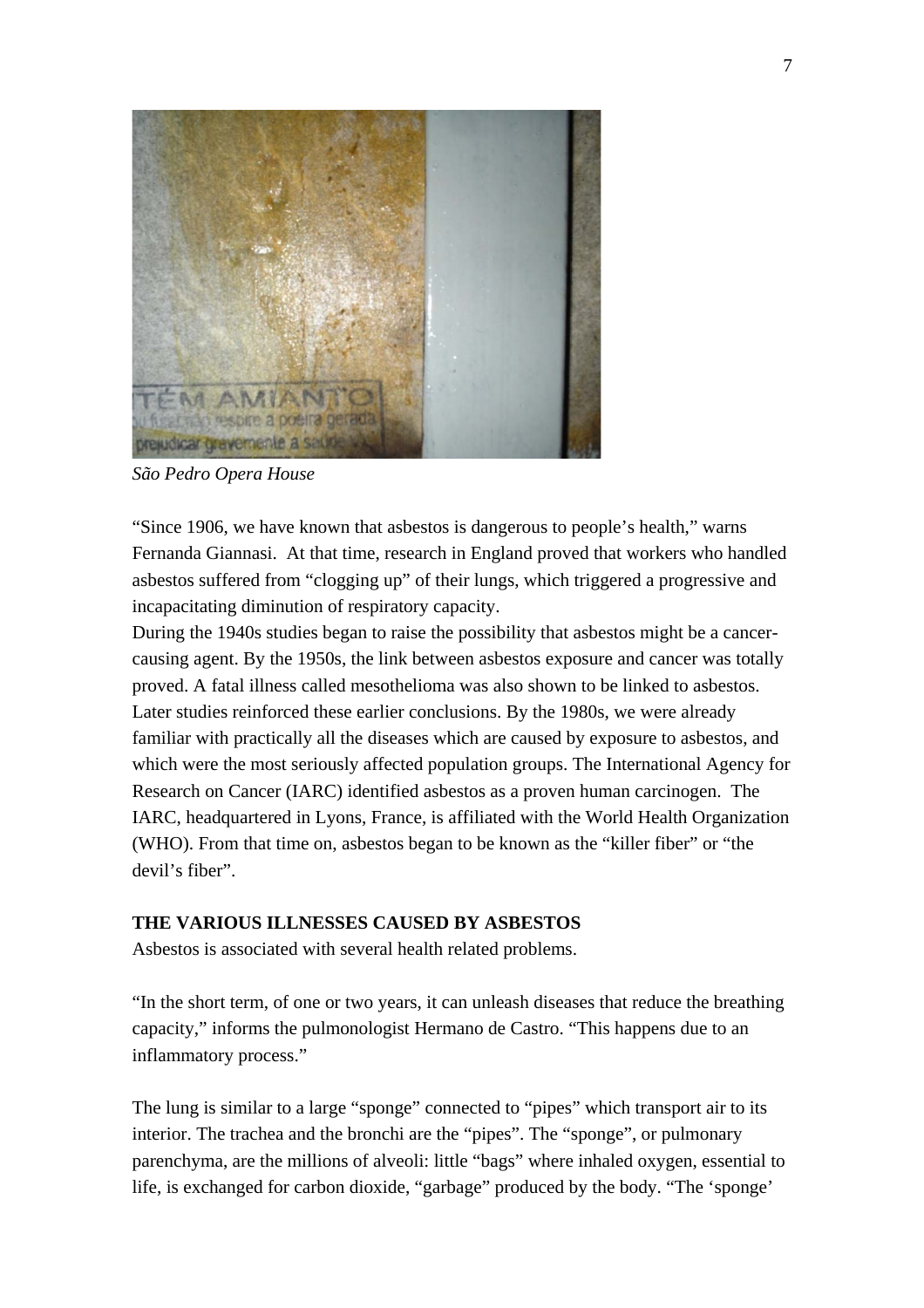corresponds to about 90% of lung area," explains the physician Iolanda Calvo Tibério, an Associate *P*rofessor of the Medical Clinic at the Faculty of Medicine of the University of São Paulo (USP). "Asbestos causes an inflammation of the pulmonary parenchyma, possibly causing granuloma."

The "sponge" is rather elastic, so that the lungs can fill with air and empty adequately. The inflammation, nevertheless, alters its tissue, making it fibrous. It is like a scar which forms over the skin when we get cut. That spot becomes harder, with less elasticity. The chronic inflammation can lead to the formation of nodules – the granulomas. "Gradually, the lung will lose its ability to expand in an adequate way," continues Castro. "The person will feel shortness of breath, tiredness, coughing and mucus."

Generally, after 10 to 15 years of asbestos exposure, fibrosis will alter the very structure of the lungs. It is asbestosis, or pulmonary fibrosis. The lungs "stiffen", progressively losing its ability to expand. It provokes shortness of breath, back pain, tiredness and weight loss. "There is no cure, even if the person is never exposed to asbestos again," warns Castro. "It slowly leads to death."

In the long run, asbestos can promote changes in the cells which, after 25 or 30 years, can lead to lung cancer. Smokers who are exposed to lung cancer are 57 times more likely to end up with this malignancy than non-smokers exposed to asbestos. Asbestos and tobacco smoke have a synergetic effect, multiplying the chances for the development of lung cancer.

It is also possible, in the long run, to induce mesothelioma of the pleura (the membrane which lines the lung), of the peritoneum (the membrane which lines the abdominal cavity), and of the pericardium (the membrane which covers the heart). Mesothelioma is a malignant tumor which is extremely aggressive and almost always fatal. This tumor can manifest itself 35, 40, or 50 years after the first contact with asbestos. From 1983 through 2003 the Brazilian public health service (*Sistema Único de Saúde* -- SUS) identified 2,414 registered deaths of Brazilians from mesothelioma. The real number, however, is certainly much greater. The official data no doubt represents just the tip of an immense iceberg.

### **MESOTHELIOMA IS NOT DOSE-RELATED**

 "But chrysotile isn't carcinogenic, by comparison with amphibole asbestos," says Marina Júlia de Aquino, the president of the Brazilian Chrysotile Institute (IBC). "The legislation sets a limit on the number of fibers in the work environment, which our 11 members respect. Today, it is absolutely certain that the risk to asbestos workers is zero." The IBC is an institution modeled after the Chrysotile Institute of Canada, with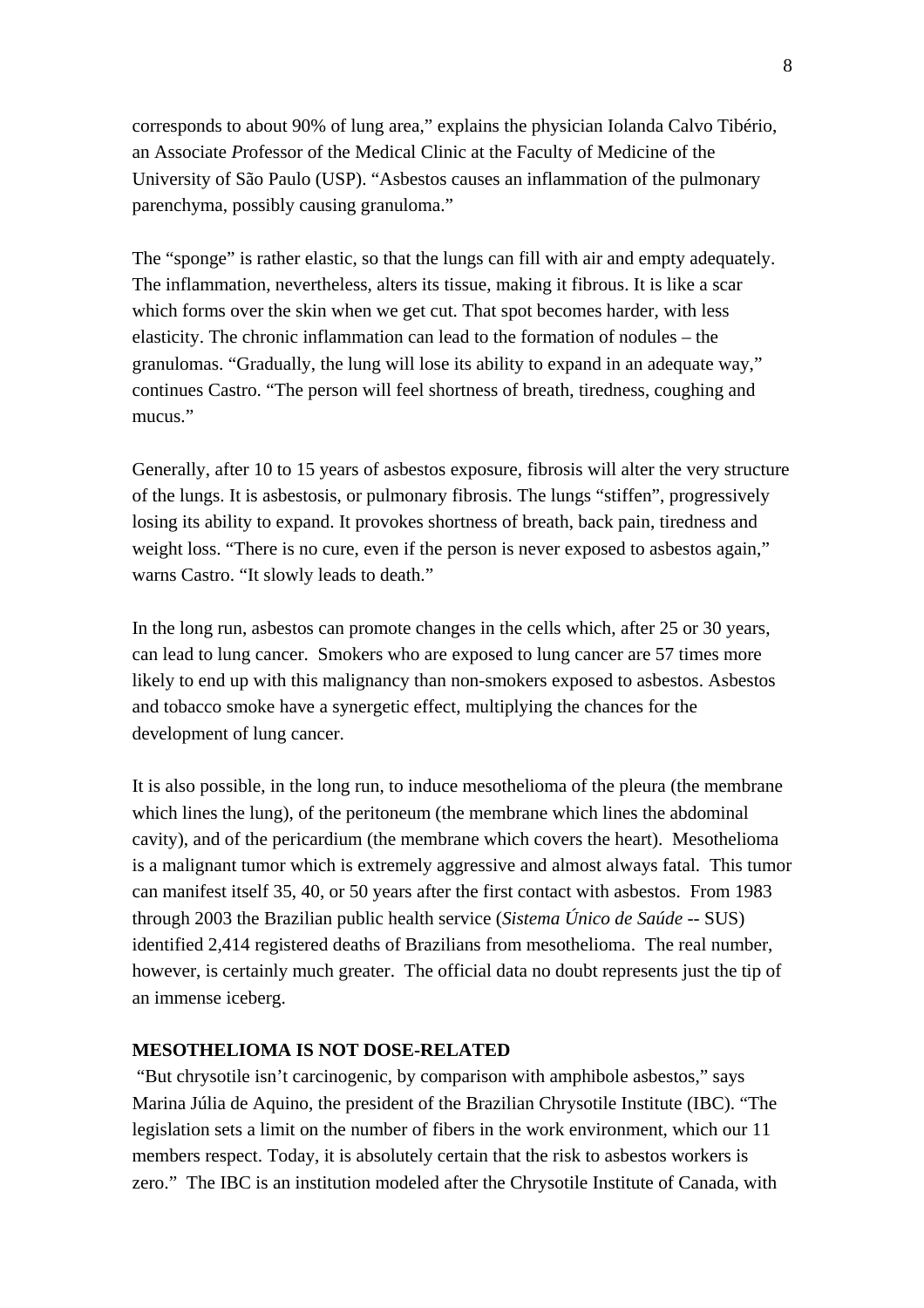which it maintains close working relations. Its main goal is to lobby for the interests of the industry.

The Eternit website, on its *Frequently Asked Questions* section, reinforces the IBC president's discourse: *Only the workers exposed during long periods of time to high concentrations of fibers are at risk. The workers in industries which follow the norms of controlled use are totally safe.* It goes further: *Nowadays, the risks of chrysotile asbestos are no longer an issue of public health, but an issue of occupational health*. In the interview to this reporter, the president Élio Martins repeated: "Asbestos is only a matter of occupational health. We do not have in Brazil a case of a person who had a health issue from using tiles or water towers with asbestos."

Let's take it one point at a time:

1) The fact that chrysotile asbestos is less harmful doesn't mean that it's harmless or even that it has a positive effect on people's health.

2) All forms and types of asbestos cause cancer, including pure chrysotile. This is the position of the following international agencies: IARC -- International Agency for Research on Cancer; WHO -- World Health Organization; ILO -- International Labor Organization; WTO -- World Trade Organization; INSERM -- the Institut Nacional de Santé et de la Recherche Médicale, in France. And also Fundação Oswaldo Cruz (Fiocruz), in Rio de Janeiro, Brazil.

3) Asbestosis has a dose-response; the more the worker is exposed, the greater the chances of developing the disease.

4) On the other hand, mesothelioma is not dose-related. "It is a lie to say that there exists a threshold dose of asbestos exposure below which there is no chance of contracting mesothelioma or lung cancer. "Zero exposure to asbestos is the only way to protect people from asbestos-related cancer," warns Dr. Hermano de Castro. "Even if you are exposed for only a short period to a low dose of asbestos, you can still contract mesothelioma in the future."

5) It is not true that it is exclusively a problem for people working with the mineral. "Family members and people who live near the mines are at risk, as are those who experience environmental exposure," warns Fernanda Giannasi. For instance, mechanics in automotive shops, workers in civil construction (cutting tiles and screens), tile cutters or people living in homes with degrading asbestos tiles which release fibers into the environment.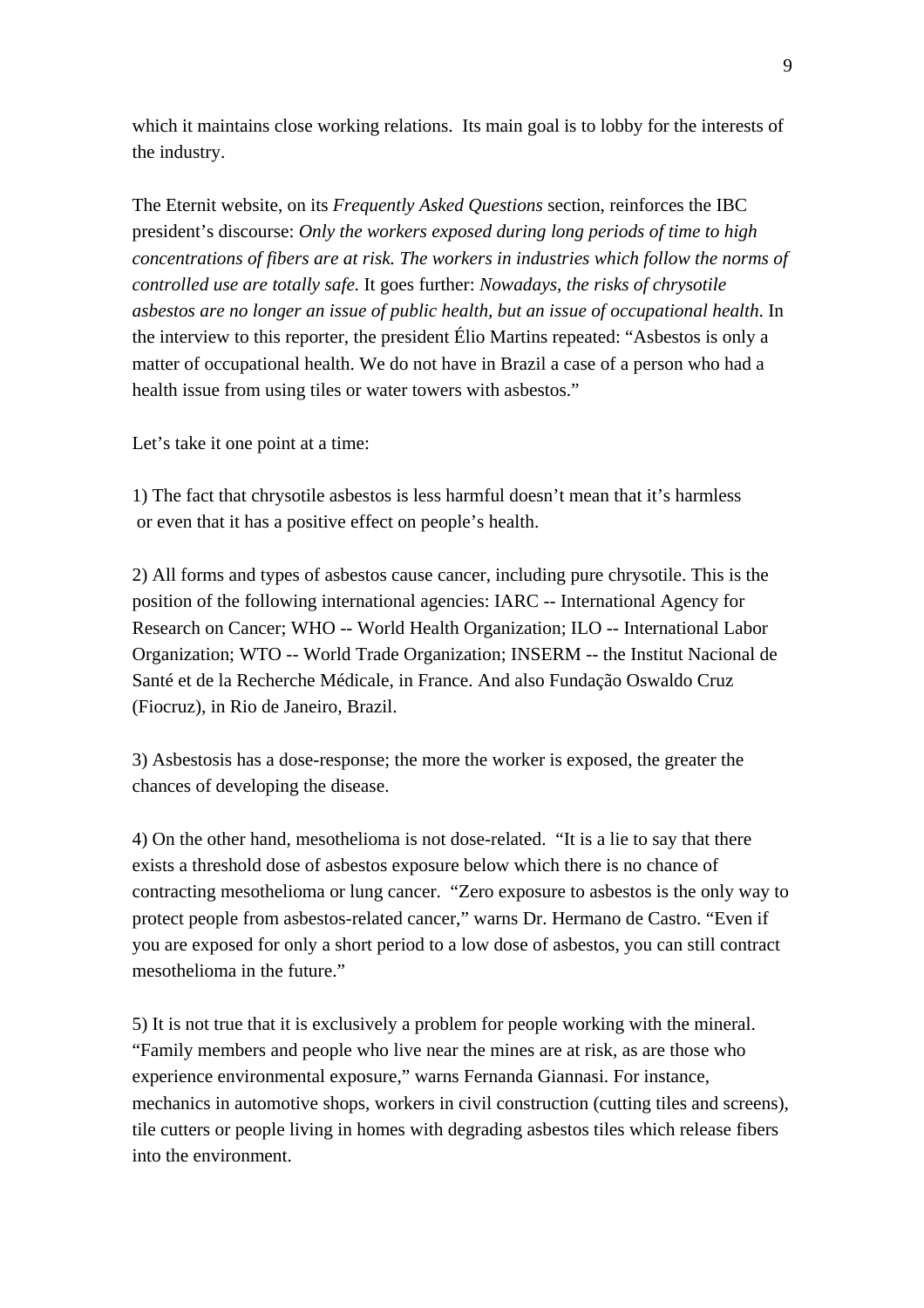"We have followed the cases of approximately 100 wives of former employees; five already have pleural plaques," corroborates the occupational health physician Vilton Raile, from the Osasco Workers' Health Reference Center (*Centro de Referência em Saúde do Trabalhador de Osasco)*. Pleural plaques can cause shortness of breath, tiredness, back aches and a productive cough. The five were contaminated by washing their husbands' clothes. "There's one confirmed case of pleural mesothelioma," adds Abrea president Eliezer. "This lady has already died and she got contaminated the same way as the other five wives."

# **WORKERS' HEALTH PROBLEM AND PUBLIC HEALTH PROBLEM**

 "Asbestos is not just an occupational health problem," argues Hermano de Castro, the coordinator of the Center for Studies of Workers Health and Human Ecology at the Fiocruz, in Rio de Janeiro. "It's a public health problem as well."

## Dr. Castro's reasoning:

1) Epidemiological studies indicate that some of the people struck with mesothelioma have a history of direct, explicit exposure. The evidence shows that those people who did not have such exposure were environmentally exposed to asbestos.. The most susceptible people, even if exposed to low doses, are at risk of developing this malignant tumor.

2) Since there are people who contract mesothelioma from environmental exposure to asbestos, this becomes a public health issue.

3) It is obvious that occupational exposure to asbestos should be classified as a public health problem as well.

4) When workers or former employees exposed to asbestos get sick, they head to SUS, the Brazilian public health service, in search of treatment, and to National Social Security Institute (*Instituto Nacional de Seguridade Nacional* -- INSS), to claim social security. These are good reasons why the fallout from asbestos use in Brazil should be considered a public health issue and not merely an occupational health one.

## **THE PROOF OF THE DANGER IS PRINTED ON THE PRODUCT ITSELF**

At this point, certain questions must be answered. We asked Fernanda Giannasi, who is the coordinator of the Citizens Network for the Banning of Asbestos in Latin America, to respond.

-- **Nobody in my family works with asbestos. Why should we stop using asbestoscement tiles, which are much cheaper and more durable, and which all our neighbors use?**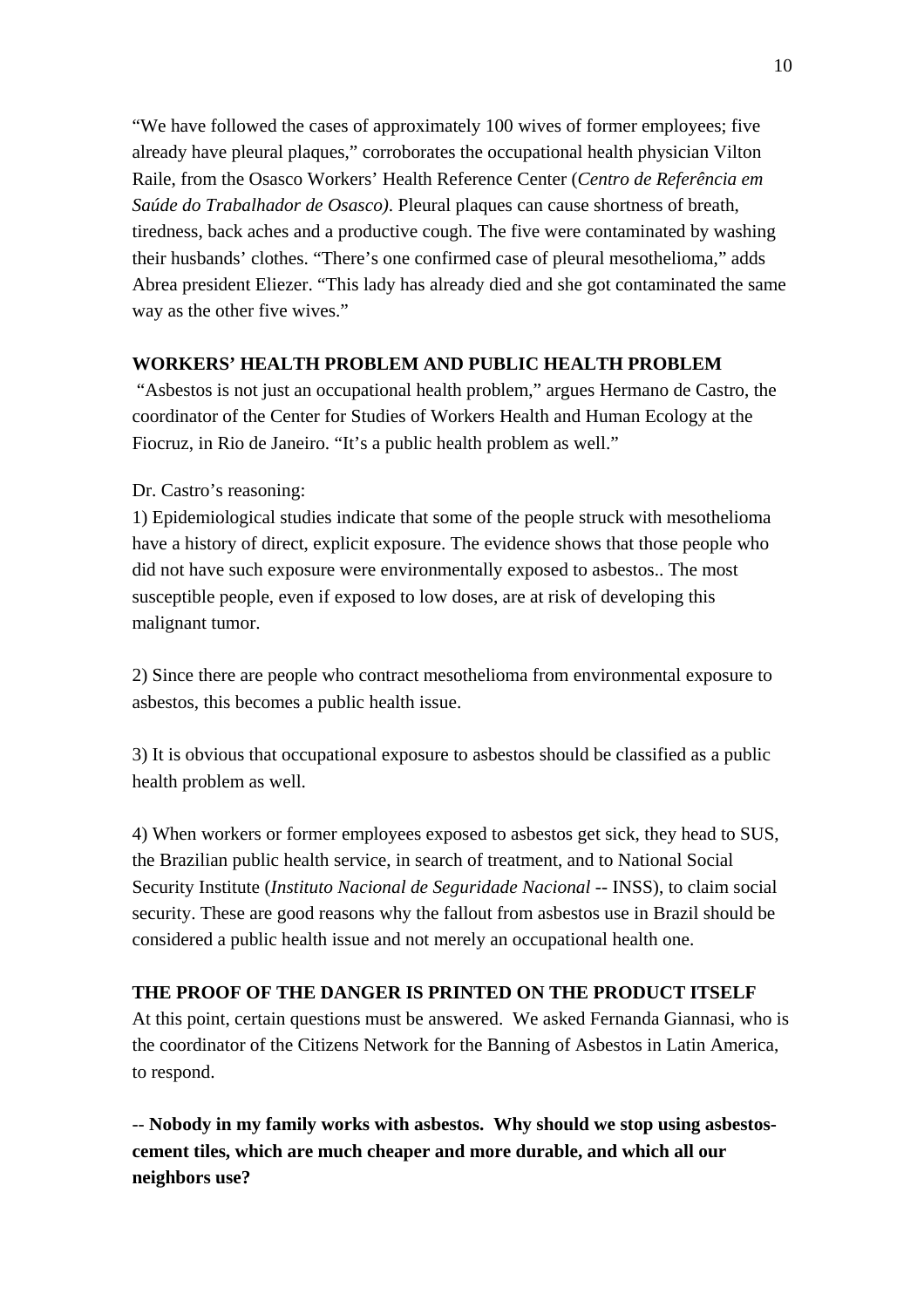Because asbestos, even in small doses, causes cancer. Go over to a store which sells construction materials and you will see the following warning on every asbestos-cement product: *"When you cut or drill into this product, do not breathe the dust that you generate, because it could cause serious harm to your health."* The reason for that label is that when you cut or drill into a roof tile, hundreds of asbestos fibers are freed to float in the air. And the people who inhale this dust will not be just those who are doing the work, but everyone in the area. Furthermore, asbestos-containing material, over the years, has a tendency to erode and degrade, releasing asbestos fibers into your house and into the general environment as well. This is a risk that you should take seriously.



 *CANALETE 49: CONTAINS ASBESTOS: When you cut or drill into this product, do not breathe the dust, because it can seriously harm your health. ETERNIT.* 

-- **But so many people work with asbestos and nothing happens to them….So many people lives in houses with asbestos roof tiles and they're doing just fine….**  Nothing has happened so far. But it is impossible to guarantee that nothing will happen in the future. The most serious sicknesses take at least 25 years to develop, and sometimes as long as 50, as can happen with mesothelioma. Now we're in the year 2008, how can we be sure that the people who began to work starting in 1980 won't get sick? This statement is totally irresponsible…..a nonsense, a frivolity. Those who were exposed in the 1980s probably won't start to get mesothelioma until around 2015 or 2025.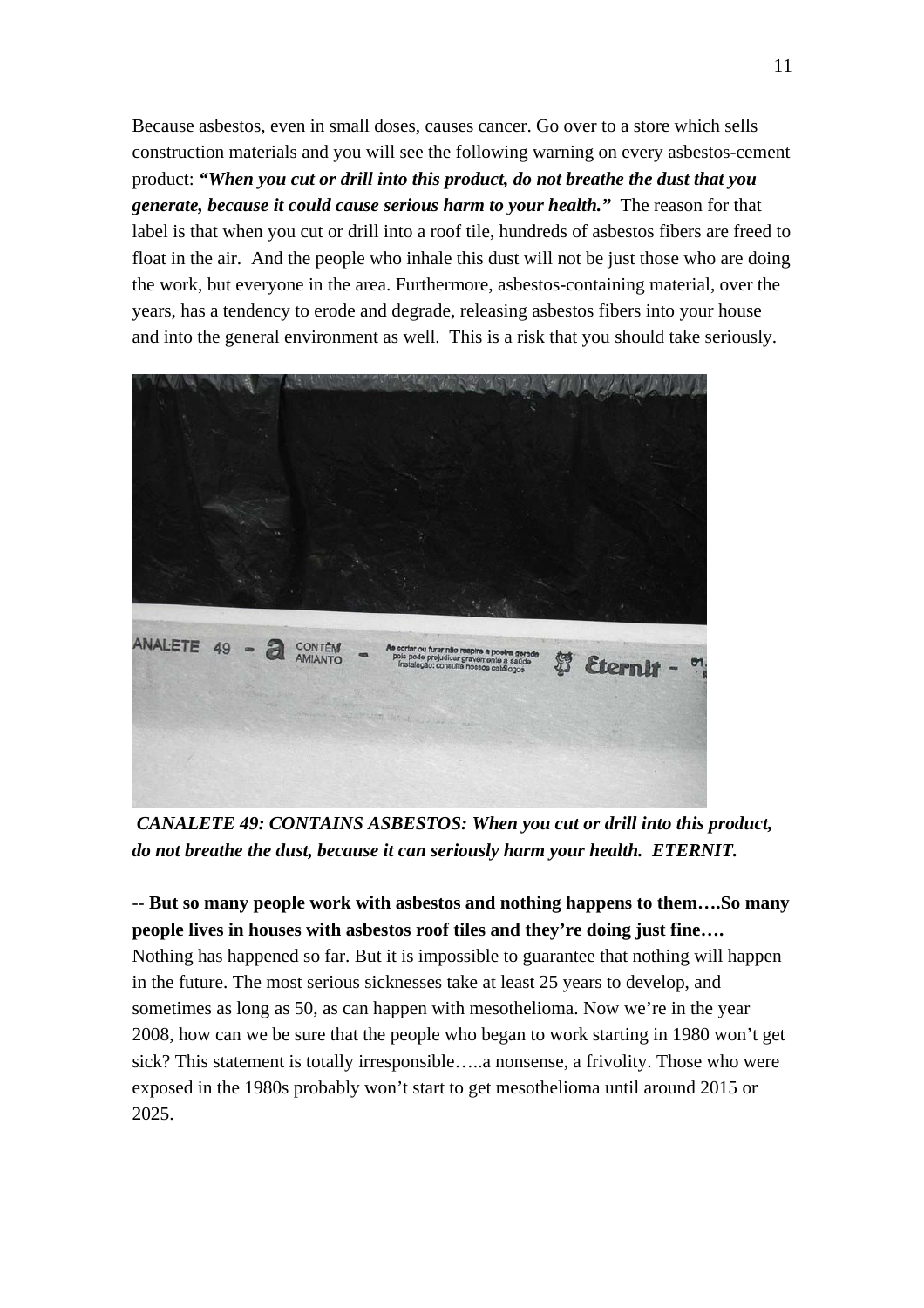#### **HIDDEN RISK, OMISSION AND THREAT OF DEATH**

If asbestos causes cancer and we have been aware of how harmful it is since 1980, why hasn't it been banned all over the world?

"The asbestos industry has one of the world's most powerful lobbies. It reminds me of the tobacco industry," says Joan Kuyek, of Mining Watch, a non-governmental organization in Canada, who is quoted in the French documentary *Slow Death by Asbestos,* directed by Sylvie Deleule. "The same kind of myth, same kind of science, same genre of complicity between industrialists, workers and governments in their way of acting to minimize risks."

"I was a member of Internal Committee for the Prevention of Accidents (*Comitê Interno de Prevenção de Acidentes* -- CIPA), when I worked at Eternit. I took some courses on work-related diseases, but I found out only in 1995 that asbestos was carcinogenic," says Eliezer de Souza. "Every two years we had chest X-rays. They never told us anything about the results. Doctor Wagner knew what was happening but hid everything from us. I myself had pneumonia and didn't even know the reason."

The physician is Dr. Wagner José Meirelles. He was the chief company doctor at Eternit from about 1974 until 1995, when the Osasco plant shut down. After that, he was active in the Brazilian Asbestos Association (*Associação Brasileira do Amianto* -- Abra). Today he lives in Ubatuba, on São Paulo's north coast: "I remember Eliezer but I retired and don't want to talk about the subject. The workers saw me as a company person, but it wasn't true. I was responsible to set up all the controls not only for the health but to measure the dust in the work environment at the company."

This reporter went on to contact Dr. Wagner José Meirelles:

**--** In addition to Eliezer, other former employers said that they didn't find out that asbestos was carcinogenic until around 1995…. Is that true? -- Since 1984/1985 they knew all about the risks of asbestos. Now if they think that their health was being harmed, they are free to seek justice through the legal system. That's their right…

**--** At a debate in the São Paulo Legislative Assembly, when the first asbestos ban law was being discussed [it was approved in 2001], you asked to speak your piece and started to weep when you saw the former employees of the factory. Is that true? -- No, I didn't weep. Fernanda Giannasi was accusing me of a cover-up. I thought she was being unjust, and I asked to reply. With a choked up voice, I asked all the workers to speak up, if they had anything against me. But nobody said anything.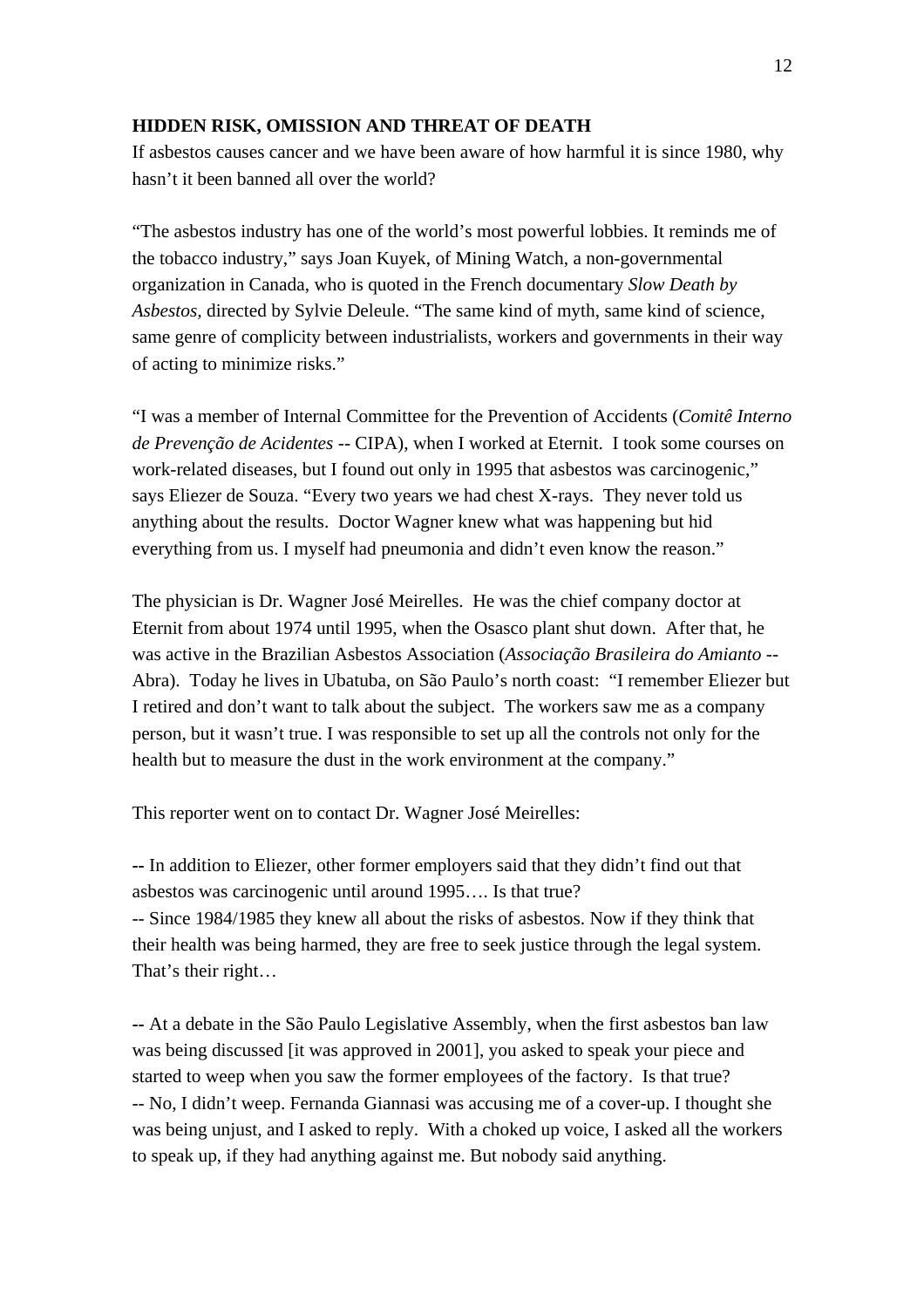**--** According to Fernanda, in 1987 you already knew about six cases of asbestos disease which were not communicated to the National Social Security Institute (INSS). In 1996, you supposedly had said that many [asbestos] cases had passed through your hands and were communicated to Eternit's headquarters in Switzerland. And then the order came down that you should keep quiet about those cases, and that if people found out, they should be advised to pursue justice through the legal system. Can you confirm her account?

# -- That is not true.

"Wagner [Meirelles] has said that he would deny everything if I revealed this information," claims Fernanda. "My conscience is clear, because I warned him about his abominable action to hide the cases of asbestos related diseases. Unfortunately some doctors still contribute to the social invisibility of asbestos disease in Brazil -- what we call the 'epidemiological silence'. They do this when they take care of those patients and don't report them to the INSS or to the Ministry of Health, even though many times they are professionals working in free public health system (SUS). Isn't this behavior unethical, immoral?"

Even a death threat was not enough to keep Fernanda quiet. In January of 2004 three inspectors and a driver of the Ministry of Labor and Employment (MTE) were murdered in Unaí, Minas Gerais state. Five days after these killings, Fernanda received an anonymous letter of intimidation.



*Fernanda Giannasi Photo by Raphael Falavigna*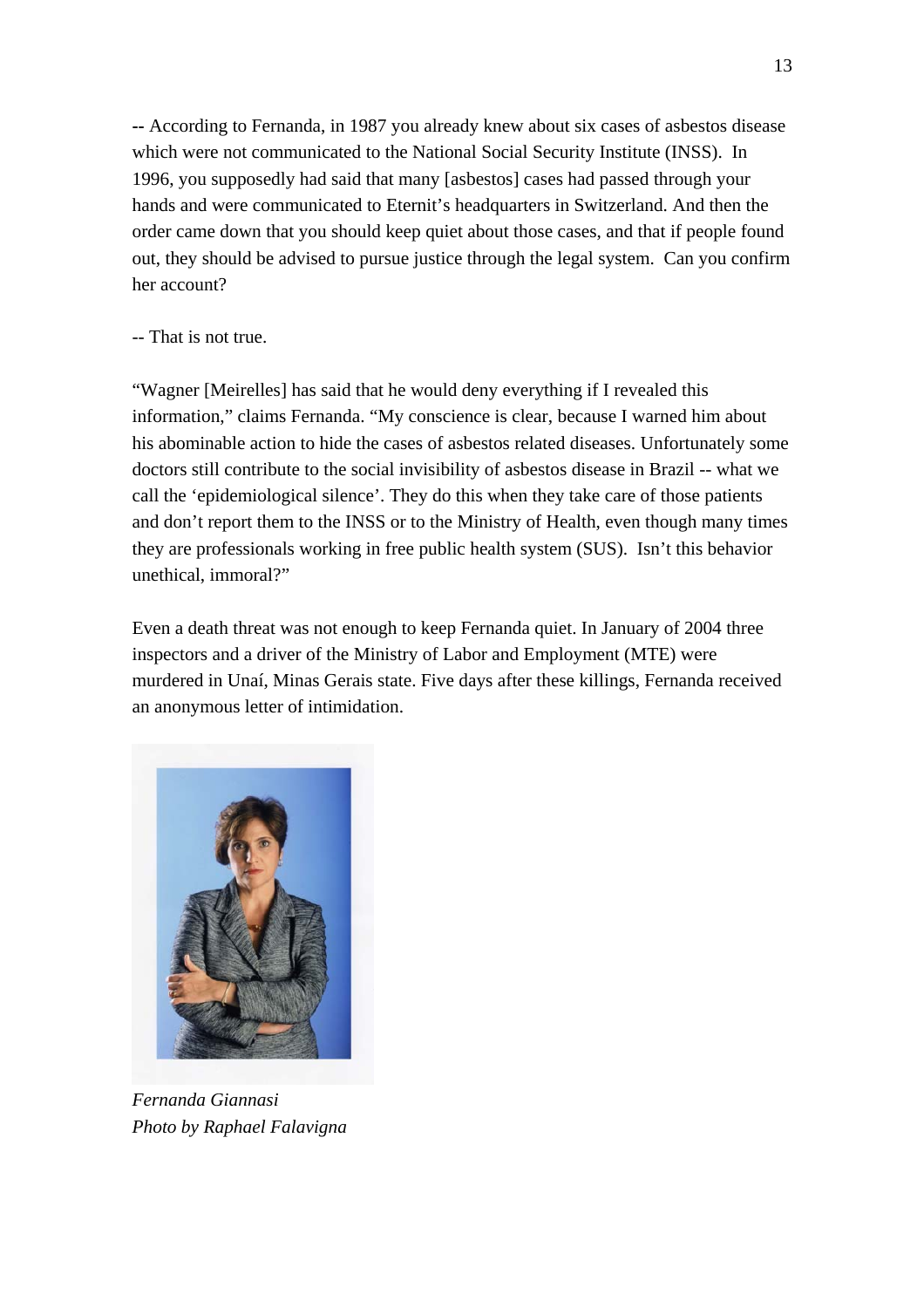Fernanda has been dedicated to the asbestos cause since 1985. She is the major activist and source of information in this area in Brazil. Denis Hamel, director of the Chrysotile Institute of Canada, sent a letter to Francisco Dornelles, then Minister of Labor and Employment in Brazil, requesting that she should be "reprimanded and punished". Fernanda is a Labour Inspector, based in the São Paulo regional office. In the documentary *Slow Death by Asbestos*, Hamel justifies his attempts of retaliation against Fernanda: "She is constantly lying and making exaggerated statements, which have a tremendously harmful effect on our industry."

# **CONTROLLED USE IS IMPOSSIBLE; IT IS A COMPLETE ILLUSION**

Fernanda Giannasi and the "Abrea oldies", as the defenders of asbestos malevolently refer to the former employees and members of the Brazilian Association of the Exposed to Asbestos (*Associação Brasileira dos Expostos ao Amianto* -- Abrea), are starting to harvest the fruits of over a decade of battle. On June  $4<sup>th</sup>$ , the Federal Supreme Court (*Supremo Tribunal Federal –* STF) ruled that the bill 12.684, which forbids the use of asbestos in the state of São Paulo, is constitutional.

"An historical victory for the right to health, to disease prevention and to a balanced environment," evaluates Mauro Menezes, Abrea's and the National Association of Labor Attorneys' (*Associação Nacional dos Procuradores do Trabalho* -- ANTP) legal representative.

Until this decision was issued, according to Mauro Menezes, the defenders of asbestos could argue that municipal and state laws banning asbestos violated the principles of federalism, because there is already a federal law on asbestos which supersedes state laws. The problem here -- and there is a problem! -- is that a much more significant constitutional argument can be made that the use of asbestos, even controlled use, is an offense to the right to health, to the reduction of the risk of disease, to the social value of work, to a safe environment, as well as to the basic dignity of the human being.

"For the first time, the Federal Supreme Court (STF) eliminated all the preliminary and formal issues and got to the heart of the argument, based on acceptance of well-proven scientific researches," says Menezes. "The STF concluded, after a careful examination of the evidence that the use of any type of asbestos -- because of its harmfulness to human beings -- was incompatible with an overriding issue which is guaranteed in our Constitution, which is the right to health and life."

This was the second attempt to ban asbestos in the State of São Paulo. The first law, which was passed in 2001, was judged to be unconstitutional in 2003 by the STF in what is called a Direct Action of Unconstitutionality (*Ação Direta de Inconstitucionalidade* --ADIN). The court-appointed adjudicator in that case was Minister Maurício Corrêa. He was at that time also the elected President of the STF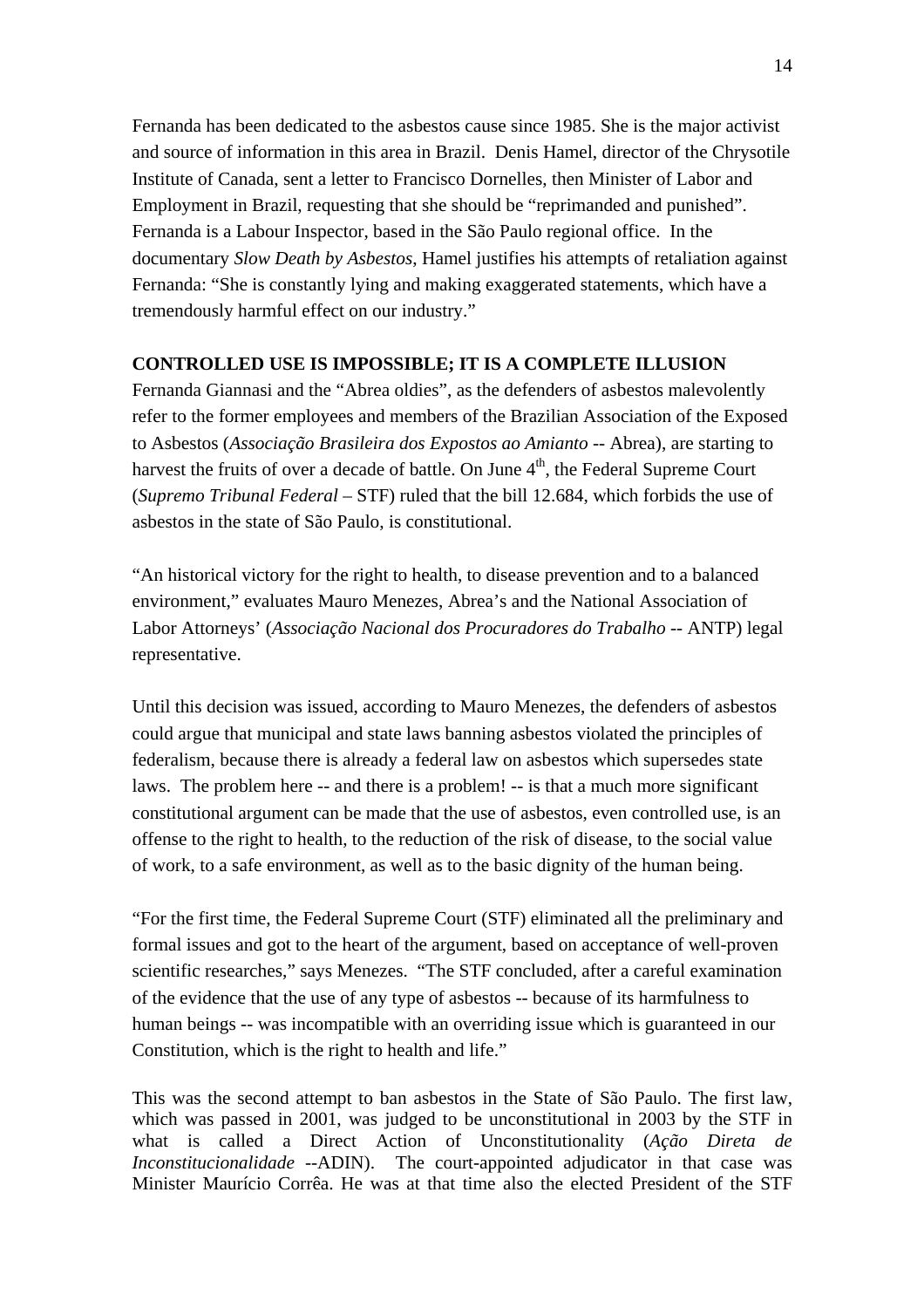(2001-2003). He retired in 2003 and since then, in his capacity as a lawyer, Maurício Corrêa has represented the National Confederation of Industrial Workers (*Confederação Nacional dos Trabalhadores da Indústria* -- CNTI). The CNTI is the parent organization of the National Asbestos Workers' Commission (*Comissão Nacional dos Trabalhadores do Amianto* -- *CNTA*); the CNTA is financed by the asbestos industry through the Brazilian Chrysotile Institute. Working for the CNTI, Maurício Corrêa has filed several so-called Direct Action of Unconstitutionality, the aim of which is to revoke ban asbestos rulings in the states of Rio de Janeiro, Rio Grande do Sul, São Paulo and Pernambuco. The State of Mato Grosso do Sul had its state law overturned by the STF in the same session which withdrew the first ban asbestos law in São Paulo on May 8, 2003.

"There are nine unconstitutionality suits (ADINs) awaiting trial," says Menezes. "The asbestos industry is doomed in Brazil. The problem is that, while it lasts, lives will be sacrificed and that is implausible in a democratic society with a constitution like our own. After all, it is the Citizens' Constitution!"

Yet one question still remains to be answered: isn't the controlled use of chrysotile asbestos a realistic possibility?

 "The best the industry can do is to reduce the levels of contamination inside the factories. They don't have any way of enforcing controls once the product leaves the factory and ends up in the hands of [builders] and the public at large," explains Dr. Hermano de Castro, of Fiocruz. For example, in construction, asbestos cement products are often used to build roofs. Because of the high turnover of workers in the building and construction sector, the workers (in general "under the table") don't have the slightest notion of the dangers of the products that they are cutting and drilling, which contain asbestos. And they end up breathing in those fibers without any [respiratory] protection. Analogous problems occur in people's homes.

 "It is a problem of the industries which work with asbestos, alright," charges Hermano de Castro. "They have the responsibility for all their chain of production: mining, production, and marketing. And how will they control the products' use by the population? It's impossible. Controlled use is a total illusion. A fallacy!"

"But then, if society decides for the substitution of asbestos by synthetic fibers, it will have to pay for that," says Élio Martins. "More than an eventual supply crisis, our product will cost from 30% to 60% more than it does today."

Out of curiosity, we checked out *London*, a store which sells construction materials and is located at the corner of Avenida Vicente Rao and Viaduto Washington Luis, near Congonhas Airport in the City of São Paulo. On Saturday, July 28 a 96-inch by 43-inch and 0.24-inc thickness asbestos-cement roof panel was selling for R\$27.80\* (around 17